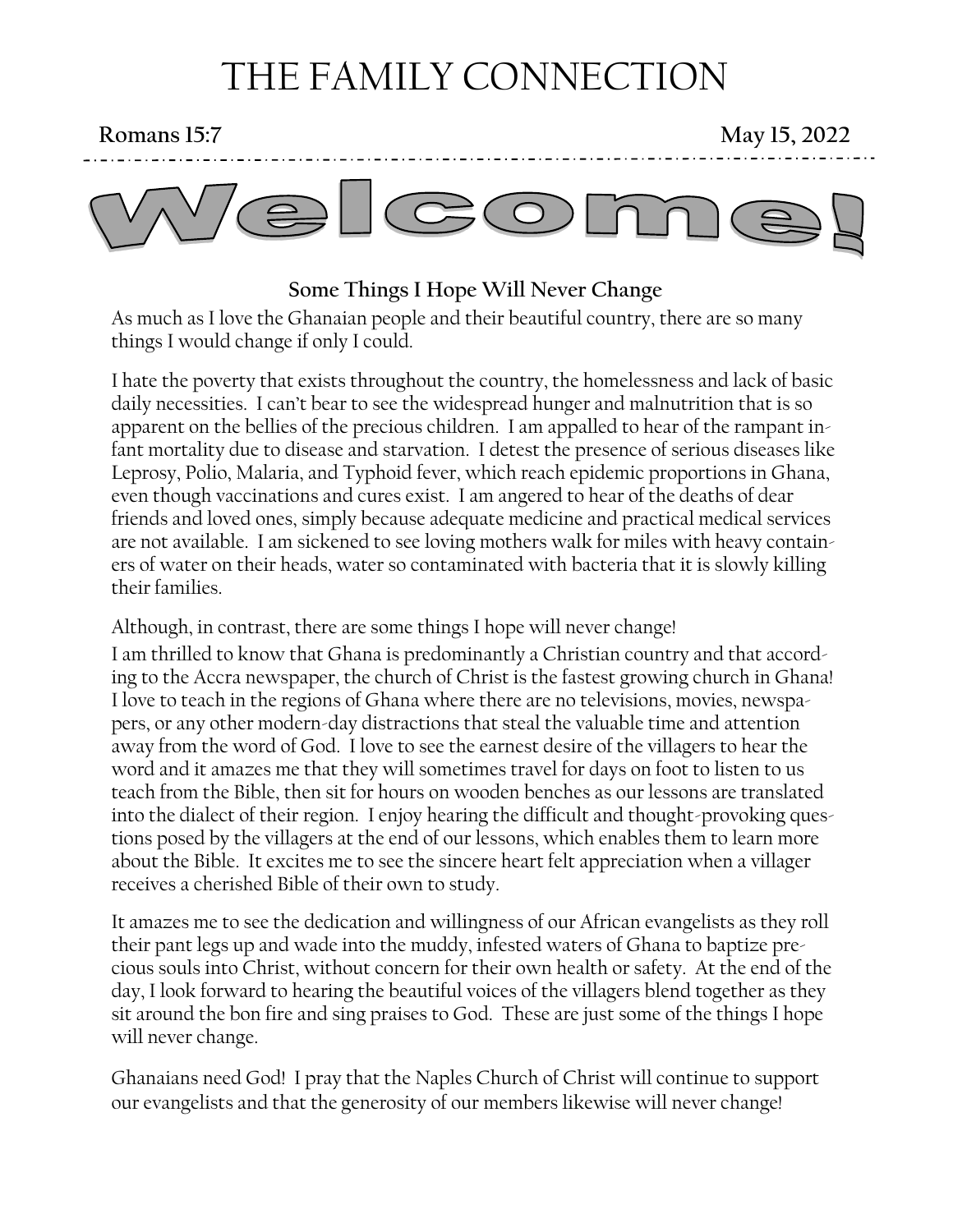## **PRAYER LIST\* MEMBERS**

- Claude Haynes • Debbie Kendall
- Frank Vitiello
- 
- Linda Copeland • Danny Shelly
- Margie Rhodes
- Bonnie Stephens
- Maria Reategui
- Elvis Durity
- Bob Stafford
- Doug Fee
- Carla Sledge
- Donna Strong
- Lee & Linda Sutton
- Di Menoher
- Jeff Blake
- Glenn Macon
- Rick Barrett
- John Wallace

- **NURSING HOME / SHUT-INS** June McCauley
- Lew Parks

#### **FAMILY & FRIENDS**

• Jon Sauer Lexi Carr

- Kasey Dudley Tania Gadbury
- Maddie Whitlock
- Cara Rogers
- Amelia Larios
- Joe & Marie Lennon's son
- Mary Ryder Lynn Greer
- Linda Sutton grandson Matt & great granddaughter Jordan
- John Wallace's sister, Beth
- Marsha Hampton
- Marco Moros
- Hussey Family Sally Abbott
- Judy Sauer's g-daughter, Meaghan
- Ivonne Maria Reategui's cousin
- Robert Champion
- Michael Presto
- - Larry Brown Judy Brugman **Brooke Ruppel**
- Mary Nell Shelly
- Danny Billingsby
- Donia Ciabuca
- Adrian Ivanov

#### **MILITARY**

Christopher Lemay Lee Strong Darrell Martin Casandra Prokop **Order of Worship May 15, 2022**

**Call to Worship: Zak Dempsey**

*"I Will Call upon the Lord"* **Welcome & Prayer: Barry Brown**

*"Just a Little Talk"*

*"Come, Share the Lord"*

### **Communion: Terry Billingsby**

**Mark 14:22-25 Deuteronomy 15:10-11**

**Song before the Message**

*"Highly Exalted"*

Children are invited to go to the worship class during this song\*

**Message: Tim Neal**

**Invitation Song:** *"Just As I Am / I Come Broken"*

**Closing Song:** *"It Is Well with My Soul"*

**Closing Prayer: Terry Shaw**

Parents please pick up your children from class **\*Children's Worship Class** - 3 years of age to Pre-K - Classroom A8

**Worship volunteers** - remember to meet in Classroom A-11 at 8:50

Communion bread has been placed into individual cups. Gluten Free communion has been placed within the very center ring of each tray. Bread & juice cups will be picked up when the offering is collected.

## **Future Events**

Monday: Russ' Open Bible Study - 6-7PM - Fellowship Rm<br>**Every Tuesday:** Men's Prayer Meeting - 6:30 AM Men's Prayer Meeting - 6:30 AM **Every Tuesday:** Girls' Devo - 6:15PM - Pam Macon's home **May 11th-June 1st:** Ladies Bible Class begins at 6PM PopStroke in Fort Myers - Single's Fellowship **May 29th:** Fellowship Meal honoring our Graduates

## Birthday's & Anniversaries

- 15 Kristin Cipolla
- 16 Randy Blitch,
- 16 Warren Werntz
- 16 Liliana Donis
- 18 Doug Hoff
- 21 Stella Gyimah 22 - Kyle, Lexi, & Kalee Cipolla 23 - Marc & Sonyia Rimmer
- 25 Alan Glazier
- 25 Jack & Rachel Dehanas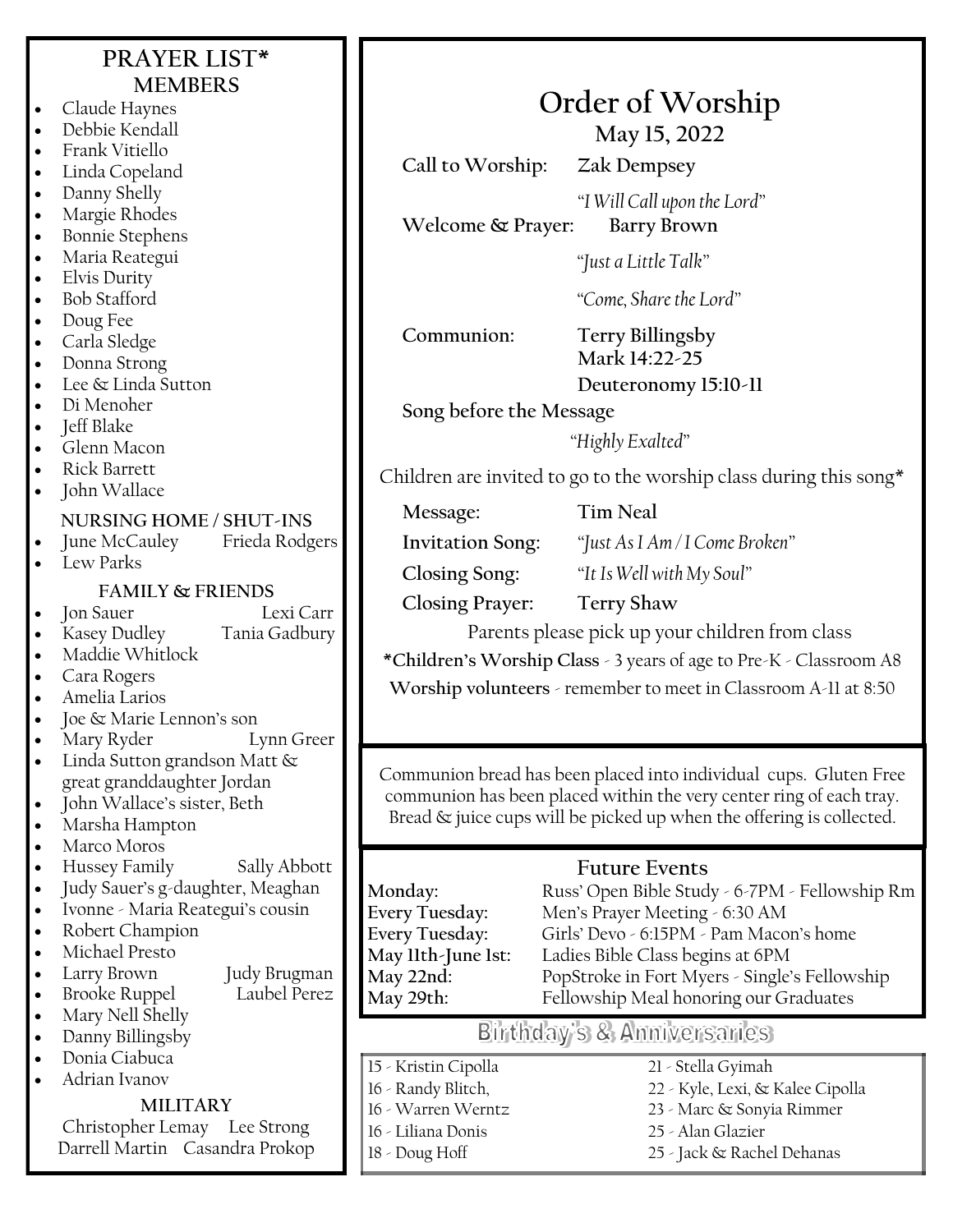#### **GIVING & ATTENDANCE WEEK ENDED May 8, 2022**

| Weekly Actual                | \$8,757 |
|------------------------------|---------|
| Weekly Budget                | \$7,400 |
| Weekly Variance              | \$1,357 |
| 4 Week Average Variance      | \$990   |
| Sunday Worship:              |         |
| Attendance in Building       | 159     |
| Attendance via views online: | 105     |
| Sunday Morning Study:        |         |
| Attendance in Building       | 80      |
| Attendance via views online: | 92      |
| Sunday Evening:              |         |
| Connection Group Attendance  |         |
| Wednesday:                   |         |
| Attendance in Building/Teens | 65      |
| Attendance online:           | べし      |
|                              |         |

### **PRAYER SECTION**

- Claude Haynes, June McCauley, Elvis Durity, & Scott Blake continue to have health challenges.
- Pray for the families affected by COVID-19.
- Several members are going through a series of medical tests and doctor appointments. Please keep all of them and their medical team in your prayers.
- John Wallace will be returning to Michigan for surgery on May 31.
- Frank Vitiello finally had his surgery last Saturday. He will need to have some rehab.
- Angela Steinkirchner's dad is in the ICU after a heart attack.

### **Ladies Bible Study**

May 11th - June 1st the Ladies Wednesday Night Bible Class will begin at 6pm with a covered dish meal. Bring your Bibles and a dish to share.

### **Single's Ministry**

The singles ministry outing at Pop-Stroke in Fort Myers on May 22nd is open to everyone. Contact Kasey D., Angela S. or Judy S. for details.

## **Bible Study Times & Locations**

**Sunday morning classes:**

**Adults** will gather in the Auditorium - **Tim Neal / John Wallace New to Us Class -**will meet with auditorium class **Cradle Roll** will meet in the Training Room - **Melissa Neal PreSchool** will meet inClassroom #2a - **Nora Vitiello K-2nd grades** will meet inClassroom #7 - **Susan Meulenburg 3rd – 5 th grade**s will meet in Classroom A-11 - **Kristin Cipolla Teens -** meet in the Teen House with **Zak & Jordyn Dempsey Sunday night:- 5:30 PM -See insert for locations Wednesday night classes 6:30PM: Adults** - Auditorium - teacher - **Jeff Blake** 

 **Ladies -** Fellowship Room - Trustworthy - various ladies **PreSchool** will meet inClassroom #2a - **Susan Shelly**

**3rd – 5 th grade**s will meet in Classroom A-11 - teachers **Diana Travis & Pam Billingsby** 

 **Teens** - Teen House - **with Zak & Jordyn Dempsey** Our virtual options via Facebook & YouTube, @ the times listed above. We hope you will join us in one of these Bible study opportunities.

## **Angels Rejoice**

Adrian Orelien along with America Gutierrez were baptized into Christ after their Bible study with Russ on Monday evening. Please take some time to welcome our newest brother and sweet sister! Cards may be sent to: 4148 20th Ave SW, Naples, 34116

## **Farewell**

We say "See you later" to the Mak family. Wednesday evening was their last night with us. They have moved to Lubbock, Texas for the next few years so that Shawn can attend the Sunset School of Preaching. Alumni include Jerry Dyer, Jerry Tallman and Russ Bone. They will provide their new address as soon as possible,

## **Congratulations Seniors!**

Each week during May, we will highlight one of our four high school graduates We will have a fellowship meal on Sunday, May 29th to celebrate their accomplishments!

**Eli Neal** strives to live by scriptural principles. He has participated in Lads to Leaders, SonQuest, Impact, VBS, Winterfest, Christian camps and has lead devotionals at camp and at our teen connection group. Eli volunteered in a variety of ways under the direction of DRT and DRE after Hurricane Michael and packed food for under privileged children. He has received CPR, First Aid training, and certifications for both Lifeguard and Coast Guard Nautical Safety. He's had an abundance of work experience for a young man his age. He enjoys going to camp, being with friends, attending races, learning about vehicles and Apple products. After years of homeschooling, Eli attended Barron Collier High School for his senior year. He will work at Wiregrass Christian Camp before attending Freed-Hardeman University, where he will major in Business and Marketing. His favorite scripture is Romans 12:21.